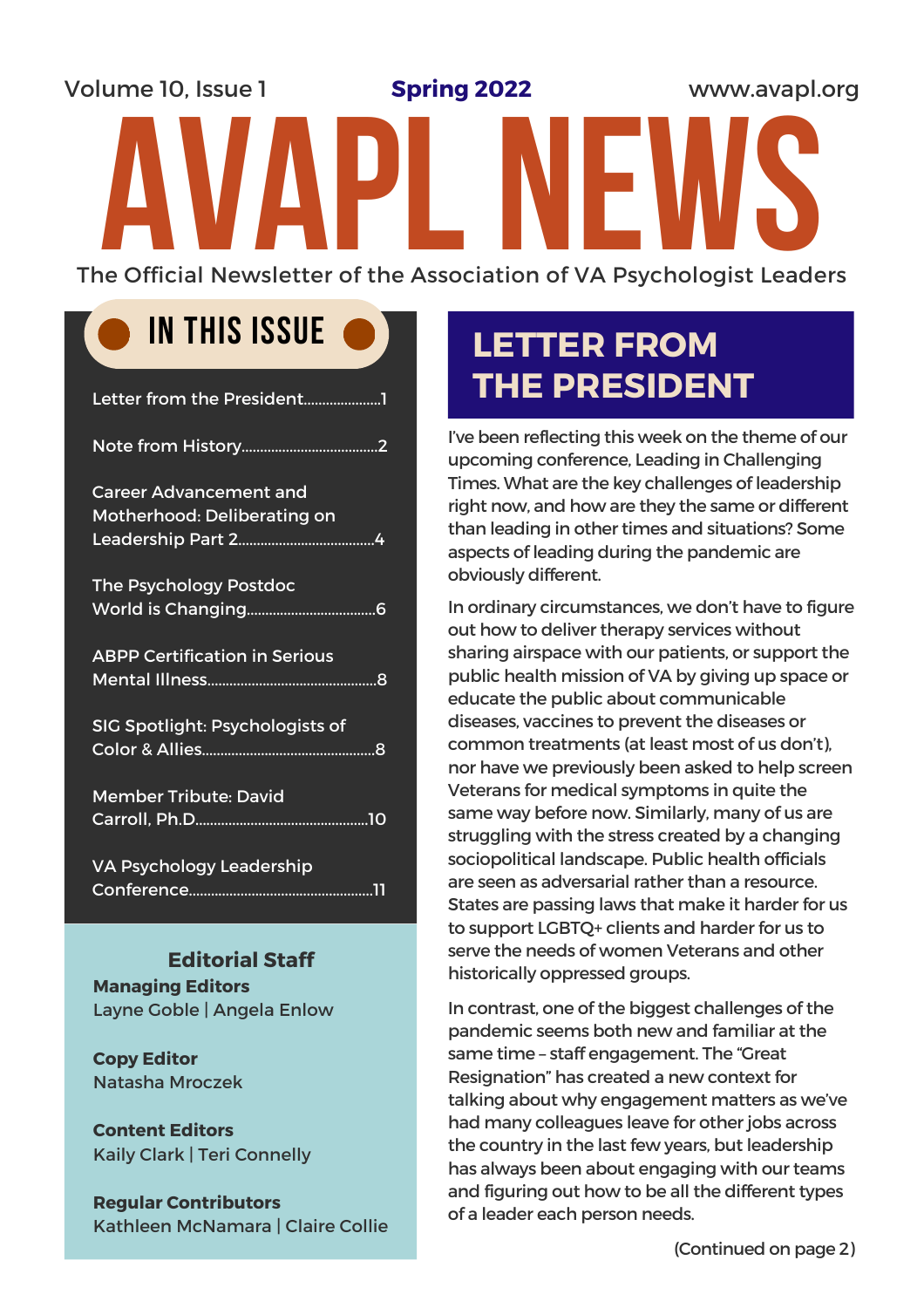

# LETTER FROM THE PRESIDENT (CONT'D)

One of the things I've learned that helps, is to keep the focus on our purpose (i.e., what it is that we are all here for, how this work matters, and how each person on the team is making a valuable contribution). Quint Studer, of the Studer Group, says that about 85% of healthcare organizations are good, but if you want to move from good to great (i.e., to be a "Best Places to Work"), the key is to focus on and remind people of our shared reasons for changing and improving. At the VA that shared reason is providing the best healthcare we are capable of providing, to as many Veterans as possible, with the resources available to us, while also building a better workplace for staff and a better place for healthcare providers to practice. No matter what type of leadership role you occupy or what type of change you are hoping to lead, it's always possible to tie change back to one of those three things, and if it is not, it might be time to rethink whether this is really the right change to make.

I've been thinking about the AVAPL Executive Leadership Committee too, of the work that we've been doing collectively on behalf of the organization and how very values-driven (i.e., mission-driven) this work is.

Some of you may know that we held our annual mid-winter meeting in March. We were not able to travel to DC this year because of ongoing pandemic restrictions so we held the meeting virtually, but the focus of the meeting was still very much on ensuring that VA has adequate resources to meet the mental health needs of Veterans and that we are able to recruit and retain robust numbers of psychologists to perform that work.

I'm very pleased to share with you that we learned during the meetings that there have been significant deliverables following our FY 21 Mid-Winter Meeting. Specifically, there has been a significant expansion ofresources to the LGBTQ+ program office that we believe was at least partially related to our efforts to advocate for them during the FY 21 mid-winter meeting. We are now partnering with APA to address issues affecting our ability to support families of LGBTQ+ youth or colleagues who identify as members of the LGBTQ+ community. We also learned that VA is offering Health Care Professionals Scholarships to Psychologists for the first time this year because of the efforts of AVAPL and APA to advocate for our inclusion in this program.

Other highlights from this year's meeting include conversations with multiple program offices about staffing challenges, issues with getting feedback about services provided to Veterans receiving treatment through care in the community, the need for ongoing support for virtual care, evidence-based psychotherapy and measurement-based care training and implementation, and expansion of workplace violence prevention. We also discussed concerns about the possibility of centralized scheduling and were assured that there are no immediate plans to implement such a strategy. We voiced our own concerns about the impact of HR modernization on our ability to recruit and retain a robust workforce. Similarly, we expressed concerns about the feedback we've been hearing on the CERNER implementation and challenges with managing patient record flags.

Please come to our talk at VAPLC to get more details about the mid-winter meeting. In the meantime, in light of our emphasis on leading in challenging times, I want to challenge each of you to think about what you're now leading or want to lead. Most importantly - WHO you want to lead and WHY. What is YOUR mission and how can you help your colleagues come to share the vision for what our shared future could be. Why does this matter to THEM and how can you make them feel seen, heard and appreciated for what they are already doing so that they are resourced to join you in the change you want to create for tomorrow.

I look forward to talking with you all again soon.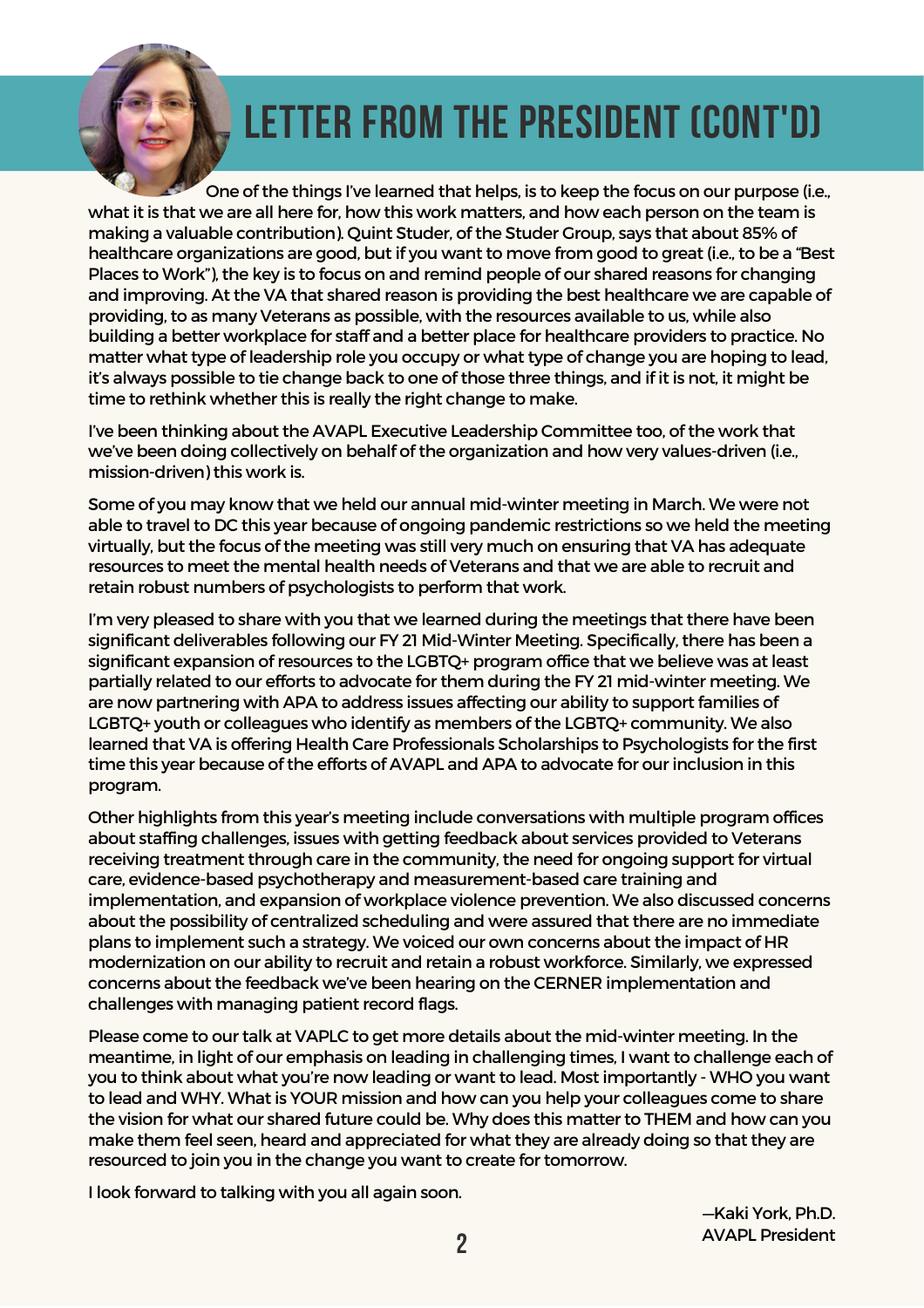# NOTE FROM HISTORY



This year marked the 25th year psychologists across the VA recognized, through a VA Psychology Leadership Conference, the important role psychologists have in providing Veteran healthcare. This year's theme, "Together Again: Recharging our Community and Reimagining Our Next 25 Years," is reminiscent of the Conference theme 25 years earlier, "VA Psychology: Shaping Our Future." Issues for VA Psychologists at that time were unlike those now, while responsibilities were similar. The historical significance of these 25 years is found in the changing Conference themes, topics, speakers, and plenary discussions over these intervening years. What became known as the Dallas I Conference, occurred at a time when the value of psychologists' roles in the VHA seemed to be eroding. More significant than the system changes contributing to the erosion was the response of psychologists themselves. Morale was quite low.

Dallas I focused on recapturing the sense of leadership psychologists should own. The agenda emphasized breakout groups among attendees, followed by reports discussed by the full group, and action plans. A Dallas II Conference was scheduled, following up where Dallas I concluded. The title now included the words "Leadership Conference." The agenda reinforced the responsibility of participants-as-leaders in a keynote address labeled "Reengineering of the VHA Healthcare System," adding "…and its Impact on the Delivery of Psychological Services." The term "advocacy" first appears and continues to be in the agenda for many future conferences. Leaders of APA are frequently among the keynote speakers, as are VHA administrators (e.g., Under Secretary for Health, Deputy Under Secretary for Health, Assistant Deputy Under Secretary for Health), and even the Secretary of the VA. Attendees also are exposed to fellow psychologists who achieved significant

leadership roles (Program

Director, Manager for Mental Health Service Line, Associate Chief for Informatics, ACOS for Mental and Behavioral Health Care) and then the first psychologist to hold the position as Chief Consultant in the Office of Mental Health Services.

By 2002 an annual Leadership Conference is well established and for this 5th year specific themes are assigned, such as "Imagining Outcomes: VA Psychology's Contributions through Organization, Clinical, Research, and Advocacy Leadership." VHA and DVA administrators continued to accept invitations to speak, including in their comments reference to leadership roles and career paths for psychologists, and specifically naming psychology's contributions to the care of Veterans. Early conferences included psychologists with leadership roles in programs such as primary care, pain management, and traumatic brain injuries. By 2007 the conference already addressed advances in telehealthcare for Veterans. As the military's engagement in other combat arenas resulted in Veterans with new issues, the conference topics adjusted.



What began as a way to empower psychologists to resume their leadership roles, to shape their own future, and to improve morale has been maintained and grown for 25 years. The continuing focus remains on leadership. With the current generation of leaders "reimagining" the next 25 years, VA Psychology is strong and Veterans' health care will be even stronger!

> —Kathleen McNamara, Ph.D. Principal Historian, AVAPL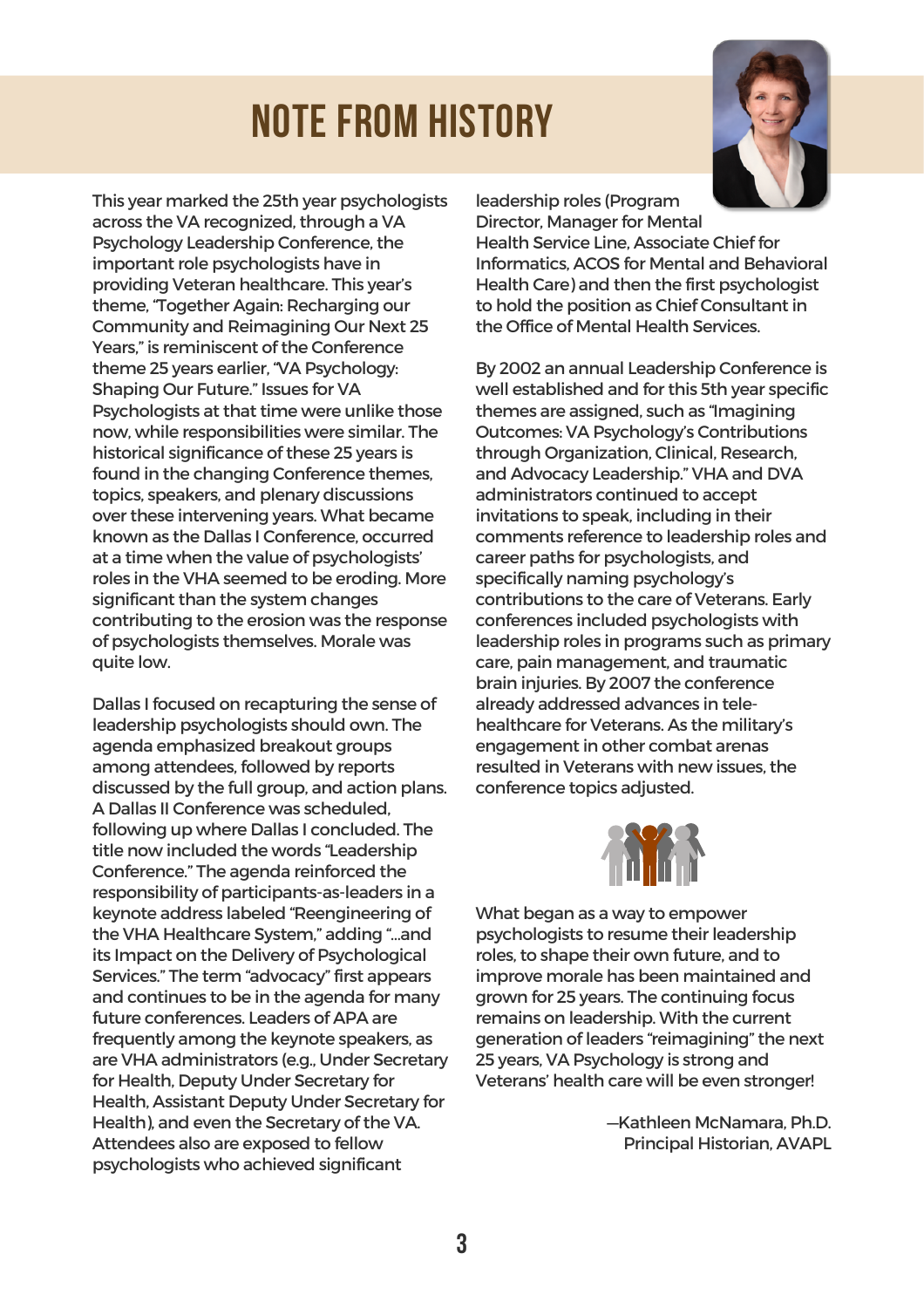### CAREER ADVANCEMENT AND MOTHERHOOD: DELIBERATING ON LEADERSHIP PART 2

#### Tiffanie Fennell, Ph.D., ABPP & Gina Raza, Ph.D.

The coronavirus pandemic put a spotlight on many societal disparities. Mothers working outside the home have disproportionately felt the strain of managing childcare and jobs, resulting in some leaving the workplace. We interviewed eight female VA psychologists to discuss how they balance career advancement and family life. These women are diverse in terms of their background, marital status, geographic location, and career stage. Some decided to forge ahead with career aspirations, some decided to take a step back, and some are ambivalent. In this edition, we focus on those forging ahead. This is part 2 of this interview – you can read the part 1in the April, 2021 Newsletter.

#### **Ambivalent**

Genevieve Davis, Ph.D. is also concerned about the uncertainty of career advancement in light of becoming a mom. She is currently pregnant and considering whether to pursue leadership opportunities. She enjoys taking on new work responsibilities, like supervision and mentorship. Previously, she applied to leadership positions but was not selected due to lack of management experience. Despite thoughts that she should be further along in her career, especially being as career-focused as she has been since graduation, she is uncertain as to what to expect once her baby arrives. She voiced shame for both having ambition and not having ambition at times. She has been advised to focus on her health, pregnancy, and beginning parenthood. At this time, she is working on acceptance.

#### **"Uncertainty athomedoesnot allowmemuchspace for uncertainty at the workplace."**

Katie Juhasz, M.S., Health Science Specialist, also feels the pull to advance her career. Childcare has been a significant hurdle, as she has 4- and 6-year-old children. In 2019, the government shutdown closed their"non-essential" daycare for 6 weeks. This contributed to a decision for her husband to take a new job closer to family; however, childcare issues have arisen again during the pandemic. She was able to maintain herjob with the National Centerfor PTSD during the pandemic; however, she desires a leadership position. At the same time, the reliability of childcare has been a major determining factor for her. There is also limited support in her local community to work outside the home, as most mothers there stay at home or work part-time.

#### **"Having a supportive community wouldhelp."**

Margaret Bencomo-Rivera, PsyD isa VA Psychology Team Lead. Her twins are 10 years old. She enjoys her clinical work and the flexibility in her schedule. She has worked at the VA for the past 13 years and has considered leadership positions; however, career advancement would involve a significant change in clinical work. She is concerned she will not have the patience and energy she needs to be a good parent if she commits to such new growth at work. She has come to recognize that she is still a good psychologist even if she does not take on new leadership roles at this time. She considers that 10 years down the road, her patient isn't going to remember one cancelled appointment, but her children will remember whether she was there for them at an important event.

#### **"I'mstill a goodpsychologist evenifIdon't take ona leadershippositionat this time."**

#### **Stepping Down**

Katy Bottonari, Ph.D. is one of a couple of women who shared how they transitioned out of their leadership roles to accommodate their family lives. After working at several VAs for nearly

(Continued on page 5)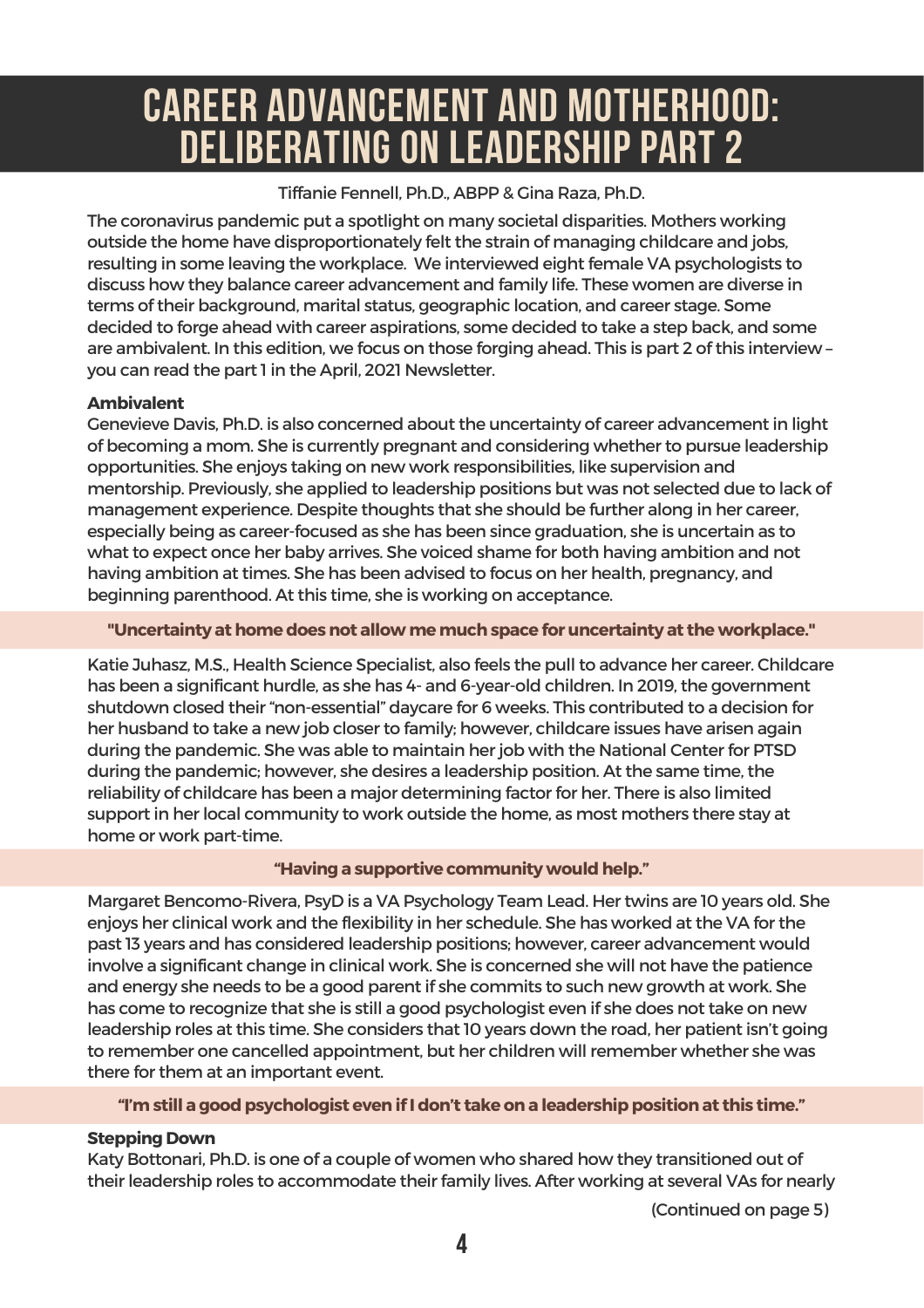### CAREER ADVANCEMENT AND MOTHERHOOD CONT'D

12 years, she was selected for Section Chief after returning from maternity leave. She found it difficult to maintain boundaries with her time, often taking work home. She has just decided to step down from herrole and values having more control over her time. She now feels able to solidly work the hours of her tour, feeling good about her work, and truly be present with her child when at home. She plans to have a long VA career and made peace with maintaining a solid reputation at work and pursuing career advancement when the timing is better.

#### **"You canstepout ofleadership, andyou stepback inlater."**

Meg Martinez, Ph.D. recently left the private sector for the VA in order to achieve a better a work-life balance. She obtained her"dream job" as the clinical director of a residential/partial hospitalization program for eating disorders while on her postdoc. She worked part-time on evenings and weekends until she completed postdoc. The long hours did not end there. Once full-time, she often worked 10-hour days plus weekends, and was on-call. She managed a team of14 therapists and felt isolated as one of very few psychologists. The pace was exhausting. After becoming pregnant, she knew that she did not want to continue working those hours. She consulted with colleagues and applied for a VA job prior to going on maternity leave. She has been pleased with multiple aspects of her decision to join the VA: training opportunities, collegial support, and satisfaction that she is effective at work. She also values the mentorship she has received through AVAPL.

**"Don't feel like youhave to climbthe ladderbecause you think youneedto."**

**(**Continued on page 12)

# SIG UPDATE: EARLY CAREER PSYCHOLOGISTS

The Early Career Psychologist (ECP) Special Interest Group (SIG) continues to evolve and grow, which has led to several recent changes in the executive committee. We congratulate Dr. Jennifer Presnall-Shvorin for her new role as the AVAPL Secretary, which led to Dr. Christina L. Vair assuming the SIG Chair duties ever-so-slightly ahead of schedule. The SIG also welcomes Drs. Alefiyah Pishori, Caressa Slocum, and Carrie LeMay as the new VAPLC conference liaisons. In addition, Dr. Laura Zambrano-Vasquez is serving as the Social Media Lead, while Dr. Ariel Reid has taken on the challenge of Webinar Coordinator.

Speaking of webinars, the SIG recently hosted a Preparing for Retirement session in April. The subject matter experts who presented on the topic were incredibly well-versed in all things retirement. The presentation was notably well received and of significant benefit to those in attendance. The SIG welcomes any and all ideas for future webinar offerings that would be of value to those in the early stages of their career development. Please send any suggestions for topics or speaker to Dr. Reid [\(Ariel.Reid@va.gov\)](mailto:Ariel.Reid@va.gov).

Looking ahead, the ECP SIG is excited to host a networking lunch for ECPs (and ECP supporters!) at the upcoming VAPLC conference in San Antonio. We also intend to gather for a social event at least one evening of the conference and hope to connect meaningfully with many colleagues whom we've not been able to see face-to-face in recent years.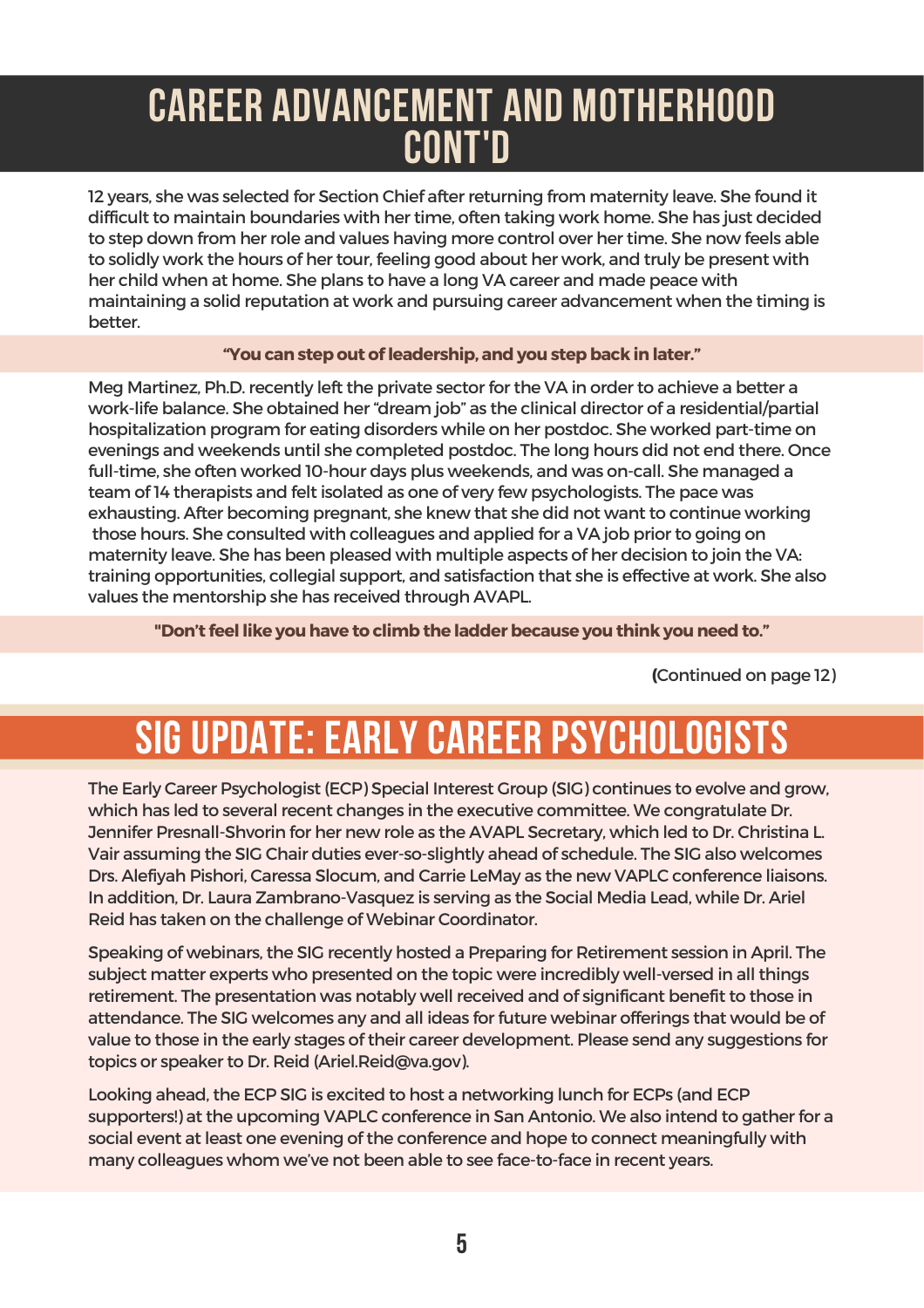### THE PSYCHOLOGY POSTDOC WORLD IS CHANGING

Shiloh Jordan, PhD, ABPP; Amy Silberbogen, PhD, ABPP; and Wayne Siegel, PhD, ABPP

Within the past five years, there has been a change in the postdoctoral training landscape influenced by the Model Licensing Act, a modification in the APA CoA SoA to further differentiate postdoctoral training from internship, as well as an increase in the number of postdoctoral positions both within and outside of VA (Silberbogen et al., 2018).

Recent APPIC surveys of potential postdoctoral applicants indicate that about 13% of potential applicants choose not to apply to postdoctoral positions. There is reason to believe this is actually an underestimate, as those who do not apply to postdocs are less likely to be interested in completing the survey. For those that do apply to postdoc programs, the top reasons include 1) becoming more competitive for future employment, 2) developing additional competency, 3) gaining additional professional mentorship, 4) obtaining eligibility for board certification, and 5) and accruing hours for licensure. For those that choose not to apply to post doc positions, the top reasons include 1) postdoc salaries are too low, 2) they do not believe they need advanced training, and 3) the State in which they plan to practice does not require postdoctoral hours for licensure.

The impact of these changes on psychology recruitment and selections is evident, as there are currently more postdoctoral positions available than there are applicants. This imbalance is happening at a time in which there are a high number of staff positions available, psychologists have been identified as a shortage profession within the VA (U.S. Department of Veterans Affairs, 2021), and there is a pressing need for access to mental health care due to the impact of the pandemic. With an increase in post-internship opportunities, including trainees entering the VA system at the GS-11level post-internship, programs have an opportunity to identify ways to ensure the postdoctoral training experience truly benefits the trainee. Postdocs can bolster trainees' development in a meaningful way versus serve primarily as an accrual of hours for licensure.

(Continued on page 7)

# SIG UPDATE: WOMEN IN LEADERSHIP

The Women in Leadership SIG is excited about our upcoming face-to-face time at the VA Psychologist Leadership Conference in San Antonio May 31 – June 3! Please check the schedule of events and plan to join us for a lunchtime discussion group and social gatherings. For more information on conference happenings or the WiL SIG,



Contact: [Nicole.Shiber@va.gov](mailto:Nicole.Shiber@va.gov) or [Mary.Shea@va.gov](mailto:Mary.Shea@va.gov)

We encourage all who are interested in Women in Leadership in VA to join the Teams channel: Women in Leadership. Simply open Teams on your VA computer, go to "Teams" on the left bar, scroll to the bottom, and click "Join or create a team." Search for"Women in Leadership" and join. There is a wealth of information, support, podcasts, courses, videos, etc. It's a great resource available right on your desktop. It is a VA-sponsored Team and not affiliated with AVAPL or the WiL SIG.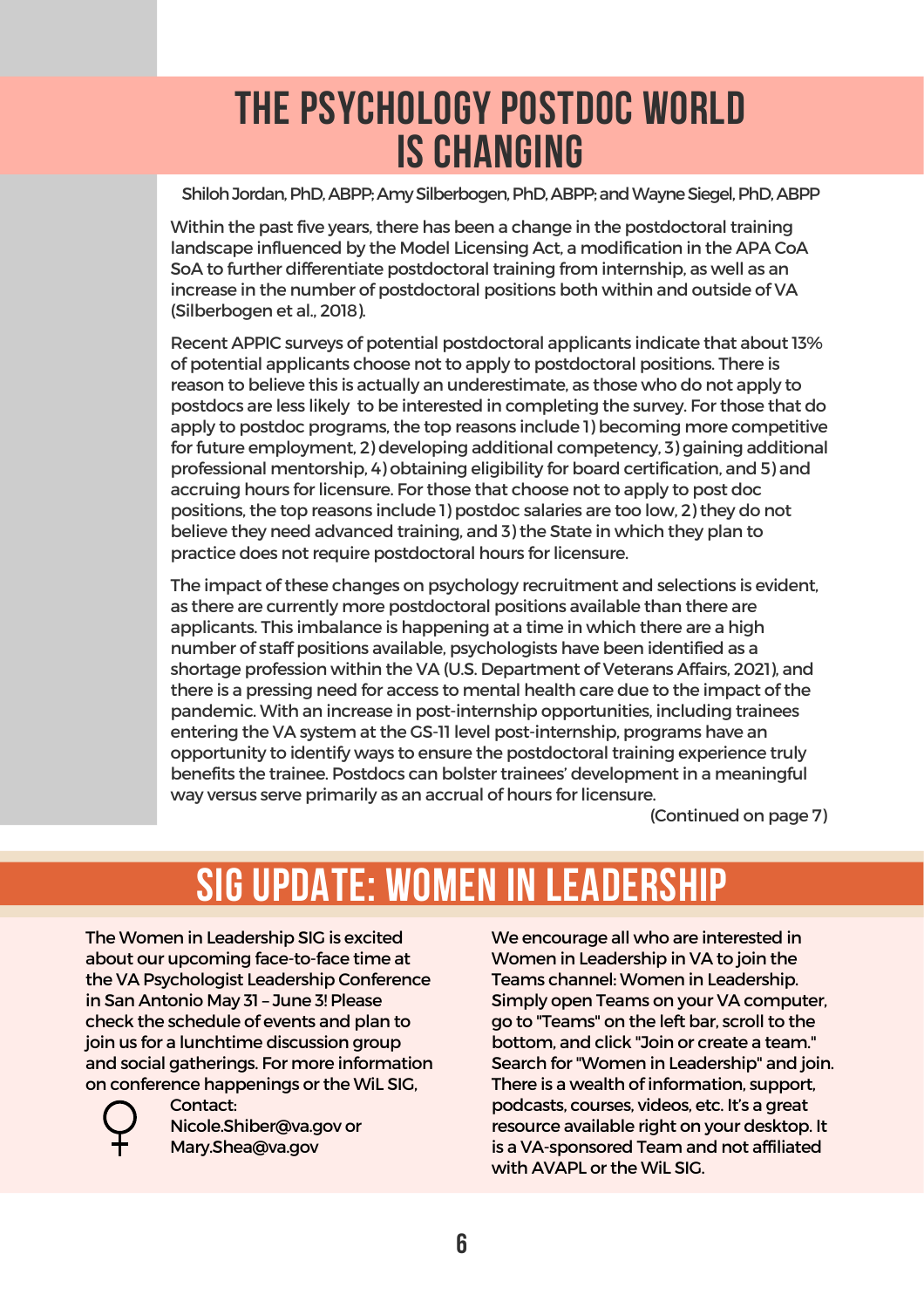### THE PSYCHOLOGY POSTDOC WORLD IS CHANGING (CONT'D)

Postdoctoral Training Directors may experience more success in recruitment by reexamining the program approach and elements that help candidates get the most benefit from engaging in postdoctoral training and to ensure that it is not a second internship (Silberbogen et al., in press). Some reflective questions for TDs in program refinement include:

- Are we offering postdoc training in an area that is needed (i.e. an emphasis or specialty area that is in demand)?
- How are we ensuring marketability of postdocs for competitive job placements (e.g., investment in mentoring and trainee engagement at the VA facility level inclusive of committees, provision of education, facility level projects)?
- Is the training experience differentiated from the internship experience and inclusive of training to advance professional skills/activities (i.e. launching career development)?
- Does the program have requirements and activities that are unique to a focus or specialty area of practice, or unique to the opportunities within the particular VA facility?
- What training opportunities and experiences can an individual training program include that differentiates the experience from an entry to practice, GS-11 position?
- Is a reallocation of positions appropriate and, if so, has the Training Director consulted with OAA and their local DEO regarding whether a reallocation of number of positions or number of postdocs converting to internship is feasible?

While the psychology postdoctoral imbalance is not within the control of the Postdoctoral Training Director, there are opportunities to examine the current structure and design of one's postdoctoral training opportunities with an eye towards determining whether the value of postdoctoral training is maximized. Both small and large structural changes within one's program that support the design of postdoctoral training can enhance recruitment and increase the value of engaging in postdoctoral training.

#### **References**

U.S. Department of Veterans Affairs. (2021). Annual determination of staffing shortages. Office of the Chief Human Capital Officer(OCCHO) Bulletin.

Silberbogen, A. K., Aosved, A. C., Cross, W. F., Cox, D. R., & Felleman, B. I. (2018). Postdoctoral training in health service psychology: Current perspectives in an evolving profession. Training and Education in Professional Psychology,12(2), 66-73. <http://dx.doi.org/10.1037/tep0000182>

Silberbogen, A. K., Self, M., & Aosved, A. (in press). Advanced Competency Development in Health Service Psychology Postdoctoral Training: Principles and Defining Characteristics for Program Design. Training and Education in Professional Psychology.

# SIG UPDATE: TELEHEALT

The TeleMental Health SIG encourages members to join. In order to be added to the listserv, please send a request to either co-chairs at: [AnnSmithPhD@yahoo.com](mailto:AnnSmithPhD@yahoo.com) OR [DrGinaRaza@gmail.com](mailto:DrGinaRaza@gmail.com)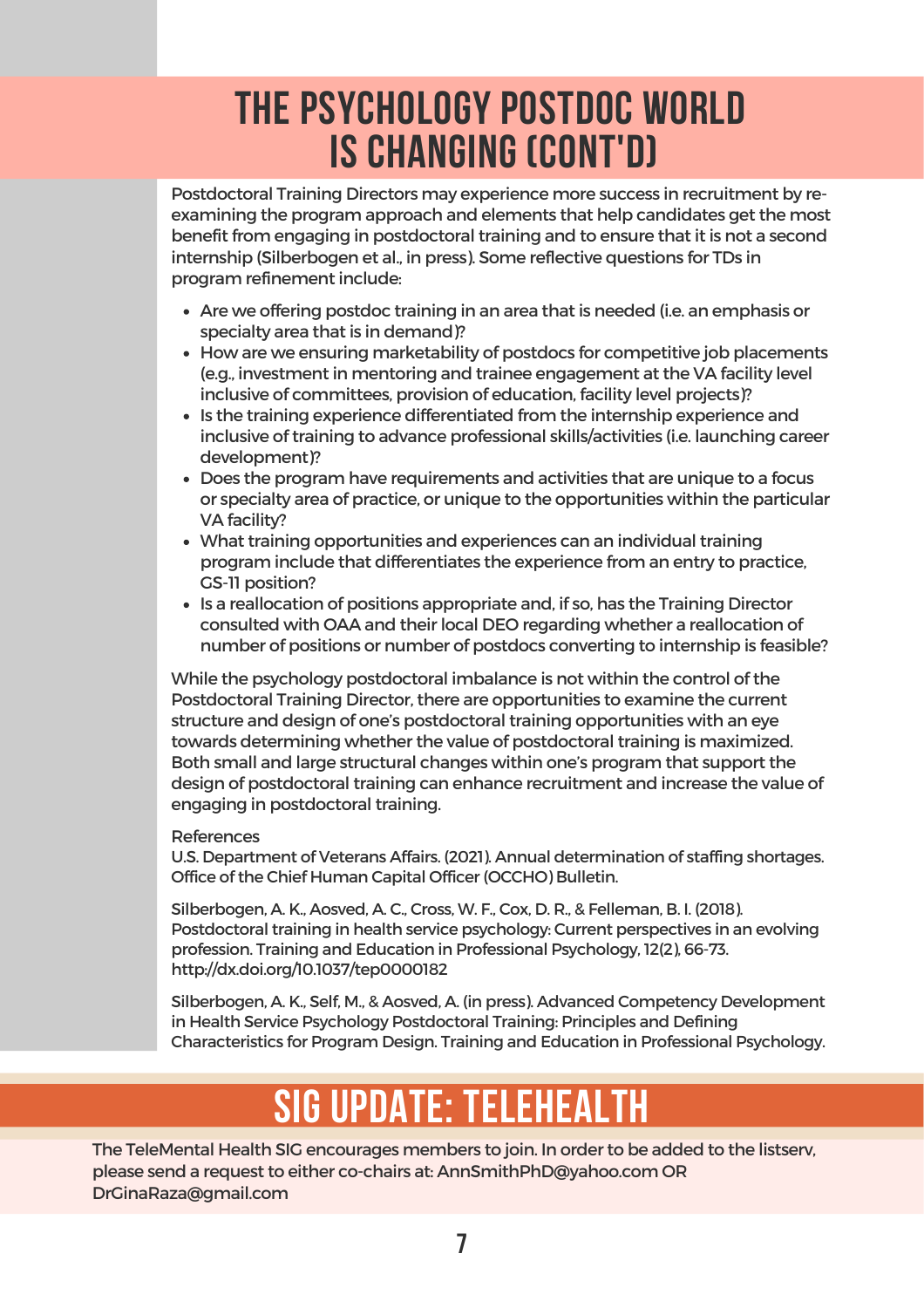# ABPP CERTIFICATION IN SERIOUS MENTAL ILLNESS

The American Board of Serious Mental Illness Psychology (ABSMIP) is delighted to announce that ABPP board certification in SMI Psychology will soon be accepting applications. Our ABPP portal is expected to be accessible within the next few months. However, we can make available the application information now for those who are interested in submitting as soon as it is possible.

It typically takes several months to prepare a complete application because gathering all of the necessary information can take quite a bit of time. We encourage everyone to carefully review the Applicant Manual to begin the preparation process. Please also check the ABPP website for further information and updates; contact ABPP with questions.

We value and appreciate the unique contributions and perspectives offered by individuals with diverse cultural and experiential backgrounds, and we recognize that much diversity exists within the specialty of SMI Psychology. As such, we particularly encourage applicants of historically underrepresented groups and welcome all applicants dedicated to providing culturally responsive SMI services. Further, to make board certification accessible to all individuals, we want to highlight that reasonable accommodations at any stage of the certification process can be coordinated as relevant. We look forward to welcoming all those working in this area as board certified psychologists in SMI Psychology.



An overview webinar presentation of the new SMI Psychology ABPP certification will take place on July, 22 at 3:00 PM, EST. Advanced registration is required at: https://us02web.zoom.us/meeting/register/tZcsfuuvpjwuE9aZfsIDbQXosHLybfqzrbFg

# SIG SPOTLIGHT: PSYCHOLOGISTS OF COLOR & ALLIES

The AVAPL Psychologists of Color (POC) & Allies SIG continues to dedicate efforts to bridge the gaps adversely impacting communities of color within VA and to celebrate the rich benefits of embracing diversity, equity, and inclusion. We gather monthly to share updates, innovative and strong practices, and provide space for community during these challenging times. Efforts include:

- SIG members presenting on OMHSP's Quarterly DEI MH Webinar Series:
	- Chanda Corbett
	- Maurice Endsley
	- Danielle Lespinasse
- Collaboration with VA's Office of Resolution Management, Diversity & Inclusion (ORMDI) Committee, including

leadership by Dr. Danielle Lespinasse of the VA DEI [Committee](https://dvagov.sharepoint.com/sites/vhaorm-odi-community-page/SitePages/Establishing-Diversity,-Equity-and-Inclusion-Committees.aspx) Resource Library

- Partnership with VHA NCOD on a DEI Leadership Consultation Program with POC SIG members serving as DEI SME consultants to VA leaders
- AVAPL Mentorship Program partnership to connect POC with Mentors of Color
- The AVAPL POC & Allies SIG chairs, Drs. Gayle Iwamasa & Christopher Watson, serve on VHA Diversity, Inclusion, and Equity Committee
- 2022 VA Psychology Leadership Conference Activities
	- SIG leaders participate in welcome reception
	- SIG leaders participate in trainee dinner

(Continued on page 9)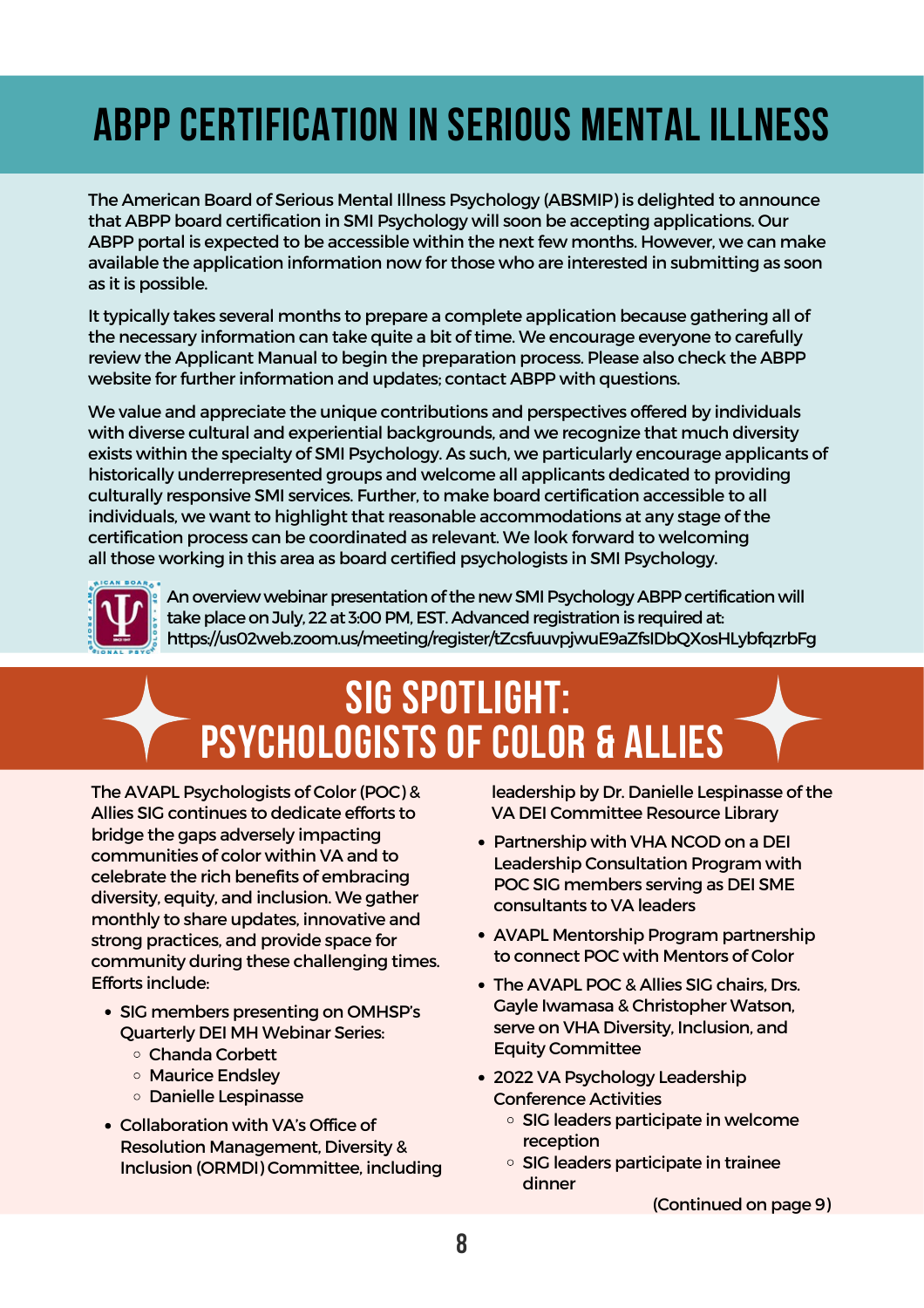### SIG SPOTLIGHT CONT'D: PSYCHOLOGISTS OF COLOR & ALLIES

- **Panel Presentation: "Trauma, Equity,** and Compassion – How Can Psychologists Lead?" led by Drs. Chamarlyn Fairley; Nicole Jackson & Peg Dundon
- Social Committee PoC SIG Lunch on 2nd Day of the Conference
- Post-Conference professional development workshop conducted by Drs. Charlotte McCloskey, Gayle Iwamasa and Christopher Watson
- Consultation with AVAPL ECP SIG for "Diversity & Career Advancement" webinar featuring Drs. Chebon Porter, Arnold James, & Ariel Reid
- Snapshot of POC & Allies SIG Leadership & Awards:
	- o President-Elect of the Arkansas Psychological Association: Dr. Marie **Mesidor**
	- o President-Elect for Council of Professional Geropsychology Training Programs (CoPGTP): Dr. Veronica Shead
	- 2022 APA Award for Distinguished Professional Contributions to Institutional Practice: Dr. Gayle Iwamasa
- o APA Division 18 Diversity Committee Co-Chairs:Ines Campoverde and Marie **Mesidor**
- Dissemination of Hines VAMC DEI Committee efforts on the OMHSP First Friday MH Leadership call: Drs. Maurice Endsley & Annie Tang
- SIG members serve as DEI Consultants for the soon to be launched OMHSP DEI MH consultation program
	- Facilities, VISNs, and VACO program offices can request clinical consultation, data consultation, and speakers for DEI mental health related topics
- Office of Resolution Management, Diversity & Inclusion collaboration with Karen Basnight, Director of Outreach & Retention
- Webinar Collaboration with APA Division 18 Diversity Committee and VA Section, April 26, 2022
	- Drs. Diana Mendez and Larry Burrell: "Working towards MH Equity: The Imperative Role of Cultural Humility"

#### **Didyou know?**

- There is a VA Black Psychologists Microsoft Teams group contact Dr. Ariel Reid ([ariel.reid@va.gov](mailto:ariel.reid@va.gov)) or Dr. Shana Napier[\(shana.napier@va.gov](mailto:shana.napier@va.gov)) to join the Teams group
- ·The OMHSP DEI SharePoint is available to share D&I innovative projects and strong practices:

[https://dvagov.sharepoint.com/sites/VACOMentalHealth/OMSHP%20BDER/SitePages/Ho](https://gcc02.safelinks.protection.outlook.com/?url=https%3A%2F%2Fdvagov.sharepoint.com%2Fsites%2FVACOMentalHealth%2FOMSHP%2520BDER%2FSitePages%2FHome.aspx&data=04%7C01%7C%7C1d0cca680dfd4337089308d8fab0ad65%7Ce95f1b23abaf45ee821db7ab251ab3bf%7C0%7C0%7C637534984050003893%7CUnknown%7CTWFpbGZsb3d8eyJWIjoiMC4wLjAwMDAiLCJQIjoiV2luMzIiLCJBTiI6Ik1haWwiLCJXVCI6Mn0%3D%7C1000&sdata=Y4Y1Lhnk0MXM4e4LYPudC2wLCsNzEjWn8GPqli8LjuE%3D&reserved=0) me.aspx

- Check out the ELEVATE TMS for VHA IDEA series that promotes upward mobility for lower GS levels
- Resources to share to the VA DEI Committee Resource Library can be submitted to [VHADICommSME@va.gov](mailto:VHADICommSME@va.gov)

#### **Learn More aboutPOC& Allies SIG at:<https://avapl.org/poca.html>**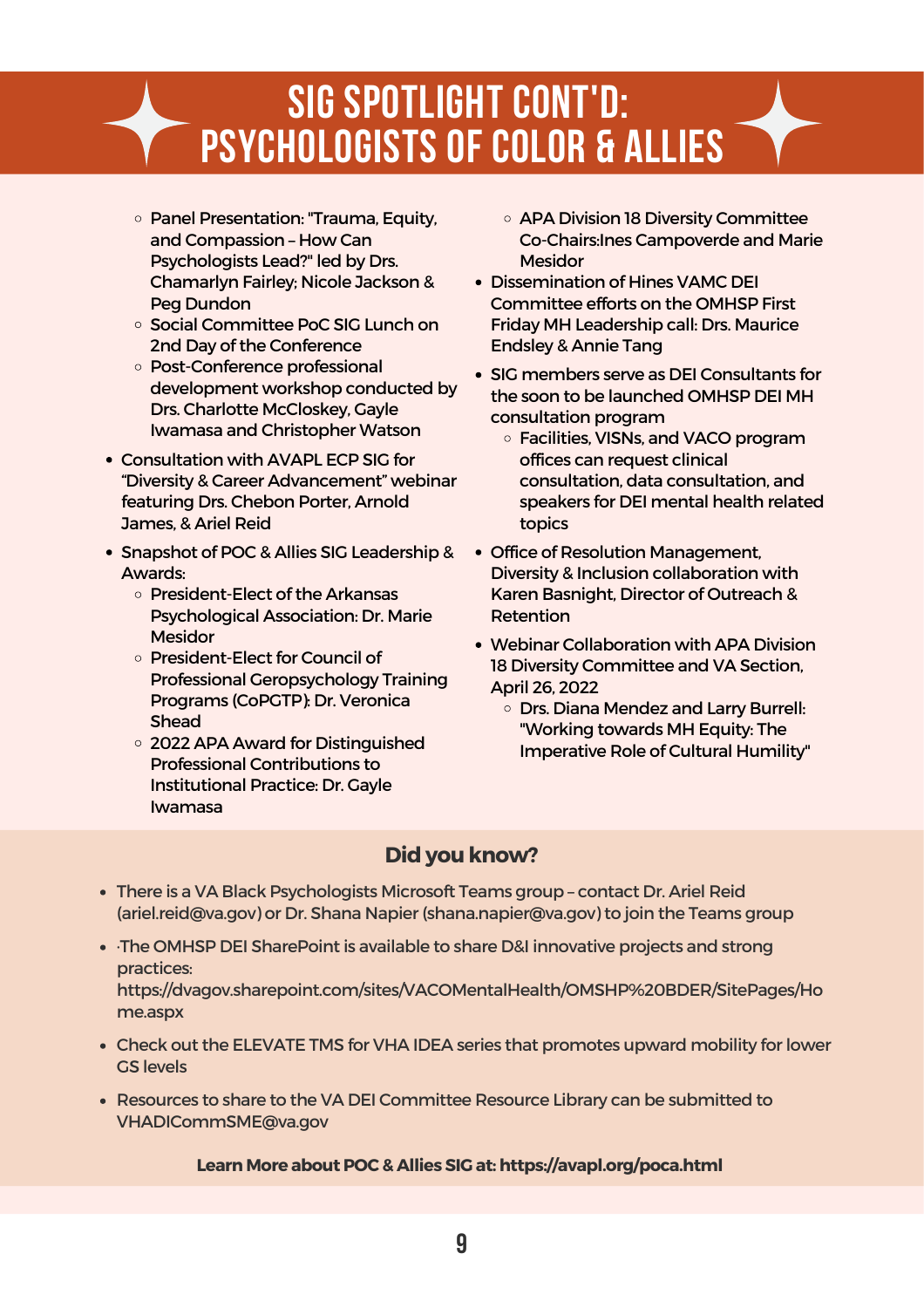### MEMBER TRIBUTE: DAVID CARROLL, PH.D.

Dr. David Carroll has led efforts for the leadership, development, implementation, and operational integrity of the VHA programs that provide Veterans with access to a full continuum of integrated mental health care and suicide prevention services. Dr. Carroll retired in April, 2022 and he will be greatly missed by many at VHA. Here are many of the highlights from Dr. Carroll's career, although this list is not comprehensive and could neverfully capture the legacy that Dr. Carroll left at VHA.

- Dr. Carroll was a mission-driven leader focused on engaging Veterans and employees in lifelong health, well-being, and resilience.
- As a leaderin innovation, he advanced integrated, whole health care, led the robust adoption of tele-mental health services, coordinated services across VHA and with community partners, improved consistency in care access and delivery, and spread evidence-based best practices.
- Under Dr. Carroll's leadership, VHA introduced primary care-mental health integration, team-based mental health, and measurement-based care in mental health into the mainstream.
- He is also a champion for the training, professional growth, and leadership development of VHA staff members.
- He demonstrated his commitment to VHA staff through his example, things like always leaving his door open, setting aside time to talk with his employees, and establishing the OMHSP Diversity, Equity, and Inclusion Steering Committee.
- Under his leadership, attitudes about suicide prevention shifted to seeing suicide as a public health concern and taking a proactive action towards prevention. In addition to rolling out SP 2.0, VHA more than quadrupled the size of the Veterans Crisis Line, enabling them to expand their services and embrace bold new initiatives like 988 Press 1 and a peer outreach center.

Please help me in celebrating an outstanding leader as he embarks on his next chapter.

—Kaily Clark, Psy.D.

# SIG UPDATE: MID-CAREER PSYCHOLOGISTS

Members of AVAPL are warmly invited to join the Mid-Career SIG! We currently have availability for new members on our small group planning committee that meets 30 minutes a month. Please consider joining our planning team or attend the monthly meetings! The Mid-Career group is a community of VA Psychologists that exists to network, create new opportunities for professional support, and share resources for job satisfaction. Our monthly meetings are a combination of presentation and open discussion. Our calls occur on the second Tuesday of the month, 2-3 pm Eastern. For more information, please contact co-chairs Shanyn Aysta, [DrShanyn@gmail.com](mailto:DrShanyn@gmail.com) or Charlotte McCloskey,

[CharlotteMcCloskey@Ymail.com](mailto:CharlotteMcCloskey@Ymail.com) . If you are not a member and would like to join us, please email the webmaster at [webmaster@avalp.org](mailto:webmaster@avalp.org) to be added. Psychologists are welcome to join our group anytime they feel ready!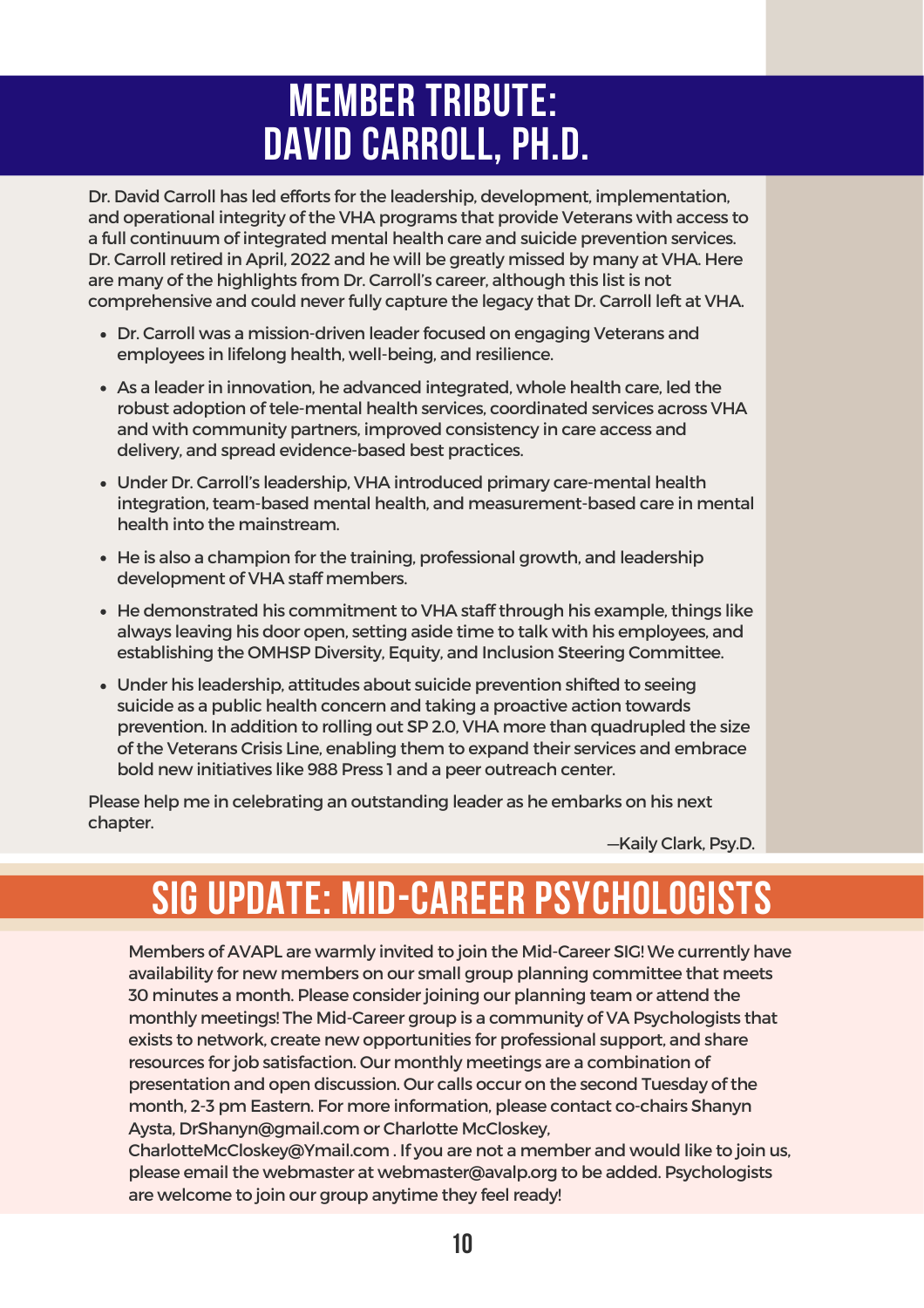

### 25TH ANNUAL VA PSYCHOLOGY LEADERSHIP CONFERENCE

The 25th Annual VA Psychology Leadership Conference (VAPLC) will be held in San Antonio, Texas from Tuesday, May 31, 2022 through Friday, June 3, 2022. Excitement is growing as we put in place the last details and efforts to make this conference truly one to remember—as it is a time that we have a chance to see each other again, after two long years. Therefore, our theme for this yearis "Together Again: Recharging Our Community and Reimagining Our Next 25 Years as Psychology Leaders".

This is my first opportunity to serve as VAPLC Conference Chair, and I cannot help but think about when I went to the conference for the first time. As I was not necessarily a "psychology leader," I was hoping I would fit in and that I would be accepted for the psychologist that I was, while also supporting my dreams of becoming that psychologist leader at VA. I cannot tell you how surprised and relieved I was to go to the welcome and registration reception and be welcomed by individuals that I have never even met. Colleagues extended themselves to make sure I felt included and that I actually belonged. This is a primary value for me and in the work that I do with suicide prevention. This experience then led to learning from top leadership on topics that I had maybe only heard about from memos or national presentations, while also receiving mentorship and kindness around my dreams to continue to work in the area of suicide prevention as a VA Psychologist Leader. The conference was concluded with me coming to tears, as we sat together, as a group of one, and reflected on our time together and felt united by a discipline and as the humans that we are. It was incredible.

Therefore, whether you read this before, during, or after the conference, please know that you are always welcome and supported by the VA professionals that have your back—VA psychologists. If it is in-person at this years' conference or maybe post-conference, you have innate support waiting and ready for you, as you need it. We are a group of one and we are united together through discipline and in human experience. Therefore, I want to highlight for you a brief summary of this year's conference, as this conference is just one way to feel united, included, and inspired to "reimagine" your professional roles and focus, especially during the time of a pandemic. Furthermore, there will be opportunities to reflect on the past two years, while mainly focusing on what our discipline will look like in the future. This is based on overarching VA goals, while also taking into consideration the idea of: what do we want to add/remove in the context of having a "clean slate" after a long pandemic.

At this conference we will have opportunities to learn and discuss how to move forward, despite perhaps feeling depleted or needing a "recharge." While we hear and have discussions about where we have been and where we are going, we will also be weaving in the important topic of diversity, inclusion, and equity—especially as it pertains to groups who have been discriminated against and where barriers to healthcare have limited access to those who need it. All three co-sponsoring organizations believe that dismantling bias, stigma, and hate are foundational toward achieving health equity. Furthermore, as the Annual VA Leadership Conference is held in San Antonio, Texas, this is our opportunity to demonstrate support for Texans and partner with local organizations. This discussion does not stop with the conference. It is an ongoing conversation with a goal of standing up in the face of discriminatory policies that prevent eligible individuals and families from accessing the mental health and physical health care, or social services they need.



(Continued on page 13)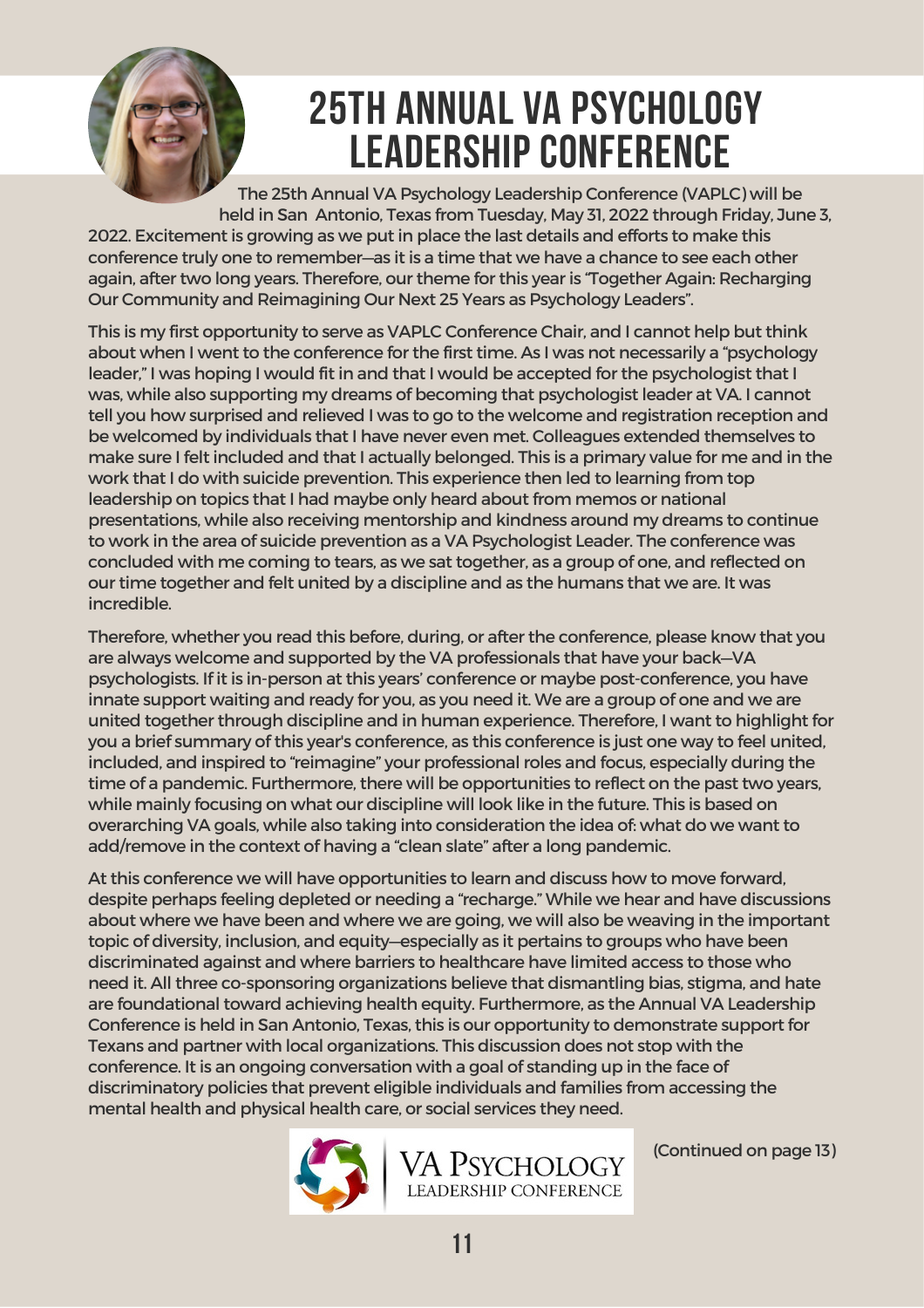### CAREER ADVANCEMENT AND MOTHERHOOD CONT'D

#### **Take Aways**

We explored the decision-making process that women go through regarding career advancement while parenting, and were struck by many pearls of wisdom offered. Below is a compilation of that advice.

#### **Advice fromwomenonseeking career advancement:**

- Find someone you respect as a leader, and ask how they manage work and life.
- Ask for what you need, such as an altered tour or comp time
- If reliable childcare is a barrier, create back-ups (we realize this has been much harder during the pandemic)
- Take advantage of leadership development opportunities ·(e.g., Health Care Leadership Development Program, Leadership VA, mentoring programs)
- Remember that you can step out of leadership; timing for your life is a personal choice
- Find people who can mentor you and offer different perspectives
- Partner with others in similar leadership/supervisory positions who can provide coverage when you need planned or unexpected leave
- Time is a commodity. Make a plan for how you want to spend your time, and know that your plans might change across stages of your life.
- Know your rights in the workplace. For example, ask HR about the nuances of using FMLA.
- Do what makes you feel confident, competent, and brings you satisfaction.
- Don't apologize for having reasonable boundaries.
- It's okay to leave a position that doesn't fit your life.
- Don't give up on your leadership aspirations. Job opportunities will be there. In the meantime, keep networking, maintain your CV, and be ready when the timing is manageable for you.

#### **Advice for peers, supervisors, and leadership:**

- ·Model how you manage work-life balance.
- ·Show verbal and tangible support for work-life balance of colleagues and supervised staff.